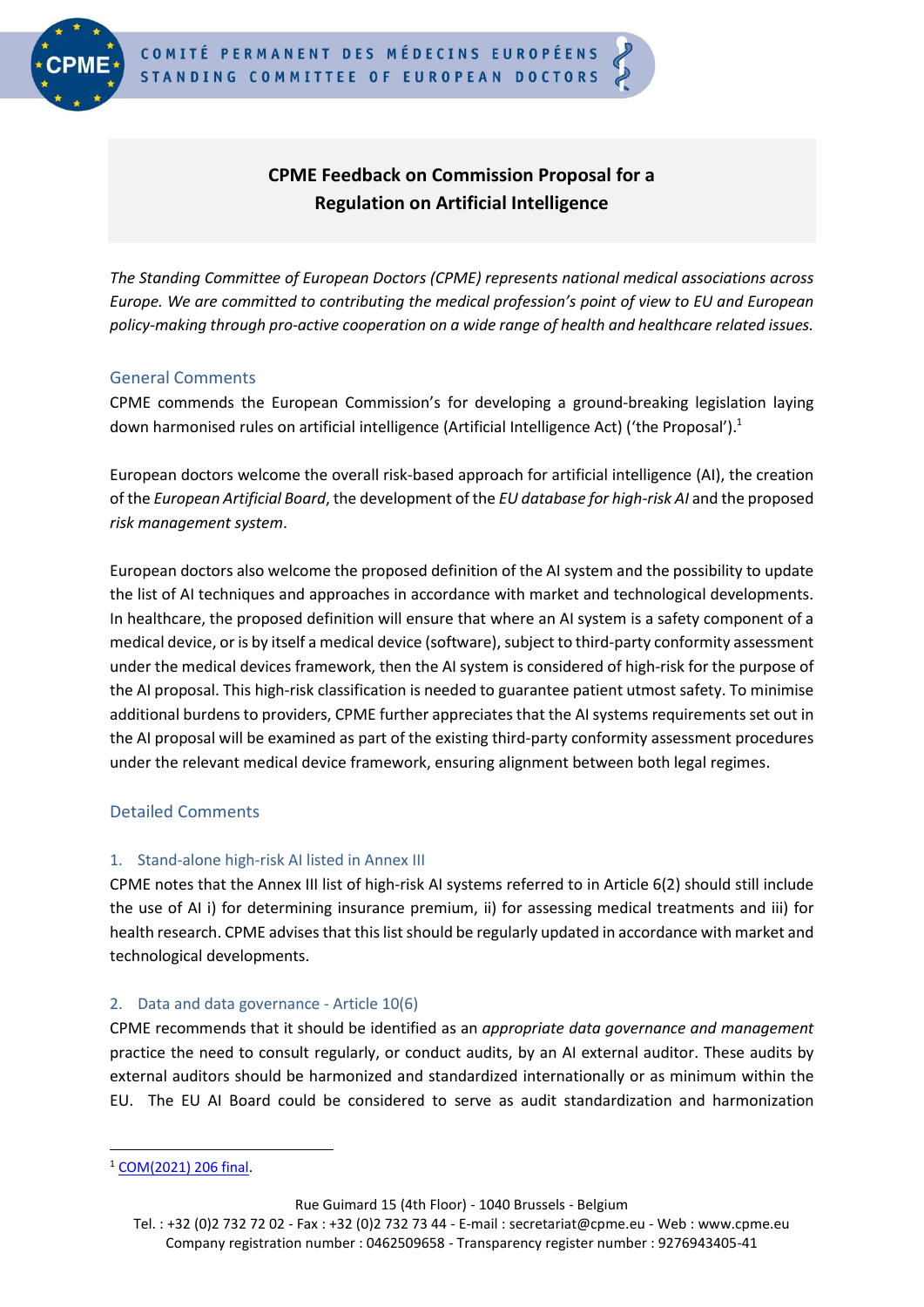body. Similar to auditors for corporate governance, this new, complex and evolving environment calls for the establishment of independent external auditors who examine the processes and procedures put in place by the provider when developing the AI system. External auditors could provide an accurate and fair understanding of the technical documentation released by the provider, helping to generate trust among the public at large. A specific provision should be included in this regard.

### 3. Transparency and provision of information to users - Article 13

CPME fears that the information provided to users will not allow appropriate understanding of the AI system. Particularly in healthcare, transparency requires that the information provided to users is clear and understandable for non it-specialists. Moreover, an independent authority or third party should have access to the algorithm in case of complaints or questions, taking due account for copyright, privacy and commercial sensitivities. An open source should be allowed for certain AI systems, where specialist organisations can test the algorithm to ensure that there is no bias.

### 4. Human oversight – Article 14

CPME recommends that the *human oversight* is of 'high quality', meaning that the individual needs to have the necessary competences to guarantee an adequate oversight, and the provider is appropriately resourced for the effective performance of the task. Paragraph 3a: the function for the human oversight should be an integral part of the High Risk AI System which enables effective human oversight with high usability. The insertion "when technically feasible" should be deleted.

## 5. Quality management system – Article 17(1)(i) and Article 62

CPME supports a clear obligation to audit and to quality control with regularly statutory reporting obligation to the regulator. CPME further recommends full disclosure of serious incidents and malfunctions by providers/developers of AI systems to patients and users. In addition, medical obligations need to be supervised by medical regulators, such as the health inspectorate, to guarantee the quality of healthcare. Agreements and collaborations will be required on who ensures oversight over what.

#### 6. Conformity assessment – Article 43

CPME supports the inclusion under Article 43 of the Proposal of an *ex-ante* third-party conformity assessment to be carried out for high-risk AI.2

## 7. CE marking of conformity – Article 49

CPME believes that the CE marking of conformity should only be given to those AI systems that comply with EU law, including the General Data Protection Regulation (GDPR). The compliance of the latter should be a requirement under Chapter II and audited by a third party before the CE marking is affixed. This would ensure alignment with the rules and principles of data protection, in particular the accountability principle pursuant to Article 5(2) of the GDPR.<sup>3</sup>

<sup>&</sup>lt;sup>2</sup> In this sense, please see point 37 of the [EDPB-EDPS Joint Opinion 5/2021,](https://edpb.europa.eu/our-work-tools/our-documents/edpbedps-joint-opinion/edpb-edps-joint-opinion-52021-proposal_en) 18 June 2021.

<sup>&</sup>lt;sup>3</sup> In this sense, please see point 23 of the **EDPB-EDPS Joint Opinion 5/2021**, 18 June 2021.